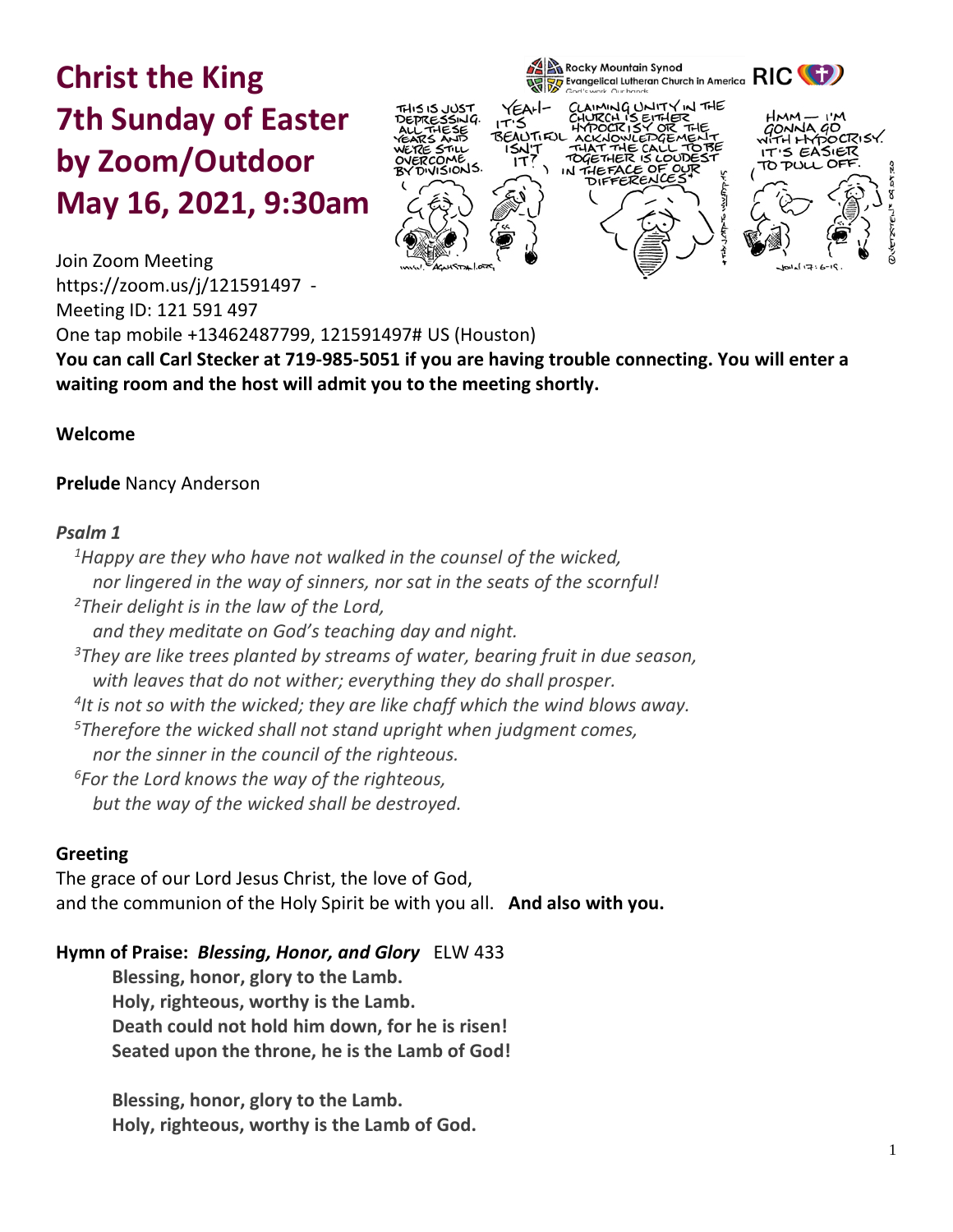# **Prayer of the Day**

Gracious and glorious God, you have chosen us as your own, and by the powerful name of Christ you protect us from evil. By your Spirit transform us and your beloved world, that we may find our joy in your Son, Jesus Christ, our Savior and Lord, who lives and reigns with you and the Holy Spirit, one God, now and forever. **Amen.**

# **Reading: 1 John 5:9-13**

*God has borne witness to the gift of eternal life in Jesus Christ. Whoever believes in the Son of God believes in the witness of God and has the promise of eternal life.*

9 If we receive human testimony, the testimony of God is greater; for this is the testimony of God that he has testified to his Son. <sup>10</sup>Those who believe in the Son of God have the testimony in their hearts. Those who do not believe in God have made him a liar by not believing in the testimony that God has given concerning his Son.  $11$ And this is the testimony: God gave us eternal life, and this life is in his Son. <sup>12</sup>Whoever has the Son has life; whoever does not have the Son of God does not have life.

 $13$ I write these things to you who believe in the name of the Son of God, so that you may know that you have eternal life.

# Word of God. Word of Life. **Thanks be to God.**



# **Gospel Acclamation** *Be Not Afraid* ELW 388

# **Gospel:**

The gospel according to John chapter 17. **Glory to you, O Lord.**

#### **John 17:6-19**

*In this reading the church hears Jesus' words on the night before his death—his prayer for his disciples and for all who would believe in him through their words.*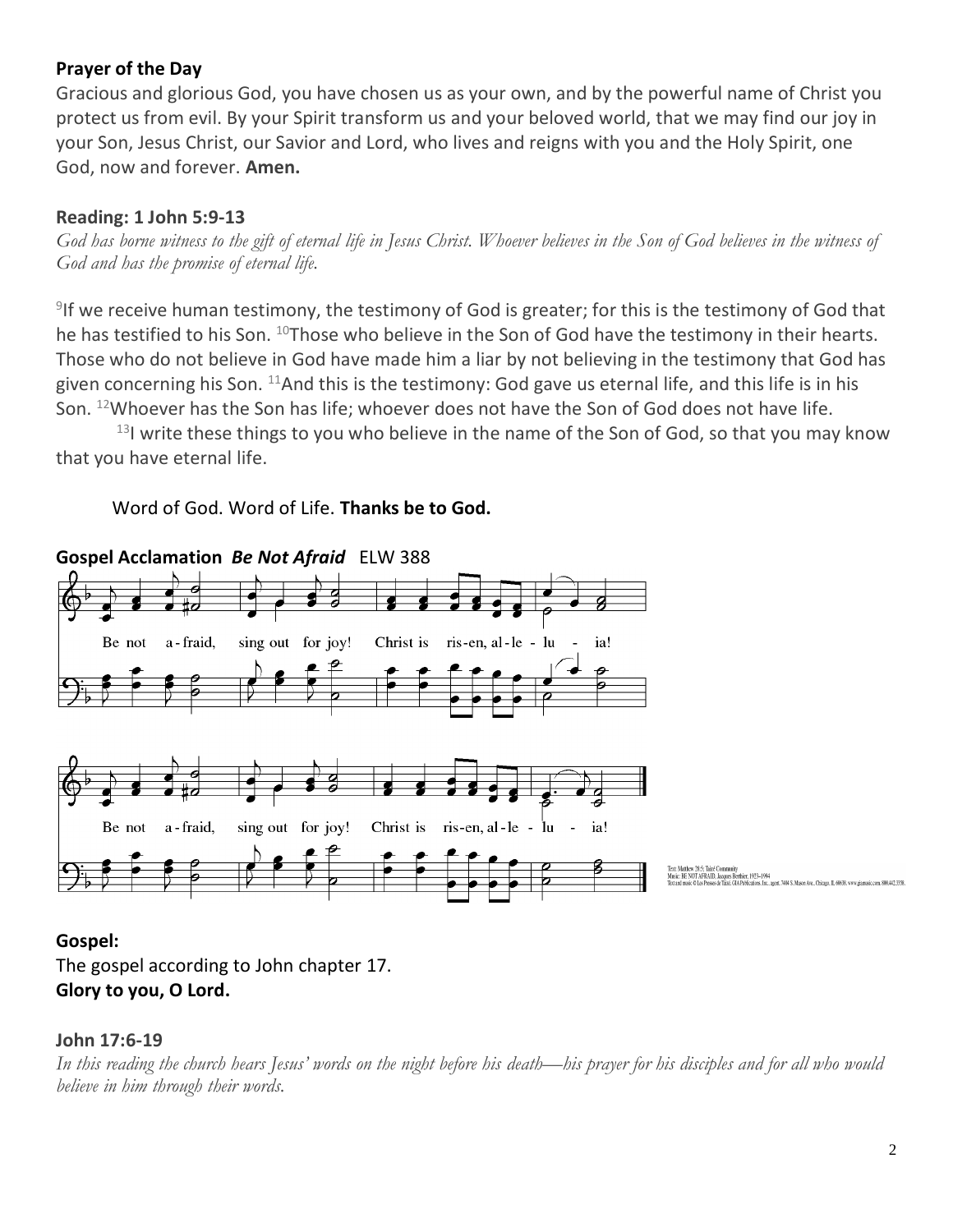[Jesus prayed:] <sup>6"</sup>I have made your name known to those whom you gave me from the world. They were yours, and you gave them to me, and they have kept your word. <sup>7</sup>Now they know that everything you have given me is from you; <sup>8</sup>for the words that you gave to me I have given to them, and they have received them and know in truth that I came from you; and they have believed that you sent me. <sup>9</sup>I am asking on their behalf; I am not asking on behalf of the world, but on behalf of those whom you gave me, because they are yours.  $^{10}$ All mine are yours, and yours are mine; and I have been glorified in them. <sup>11</sup>And now I am no longer in the world, but they are in the world, and I am coming to you. Holy Father, protect them in your name that you have given me, so that they may be one, as we are one. <sup>12</sup>While I was with them, I protected them in your name that you have given me. I guarded them, and not one of them was lost except the one destined to be lost, so that the scripture might be fulfilled.  $^{13}$ But now I am coming to you, and I speak these things in the world so that they may have my joy made complete in themselves.  $14$  have given them your word, and the world has hated them because they do not belong to the world, just as I do not belong to the world. <sup>15</sup>I am not asking you to take them out of the world, but I ask you to protect them from the evil one. <sup>16</sup>They do not belong to the world, just as I do not belong to the world. <sup>17</sup>Sanctify them in the truth; your word is truth. <sup>18</sup>As you have sent me into the world, so I have sent them into the world. <sup>19</sup>And for their sakes I sanctify myself, so that they also may be sanctified in truth."

The good news of the Lord. **Praise to you, O Christ.**

#### **Baptism of Everton Business Madson and Mitchell Cowboy Madson**



Text: Nikolai F. S. Grundtvig, 1783–1872; tr. Johannes H. V. Knudsen, 1902–1982<br>Music: GAUDEAMUS PARITER, Johann Horn, 1490–1547<br>Text © 1976 Johannes H. V. Knudsen, admin. Augsburg Fortress.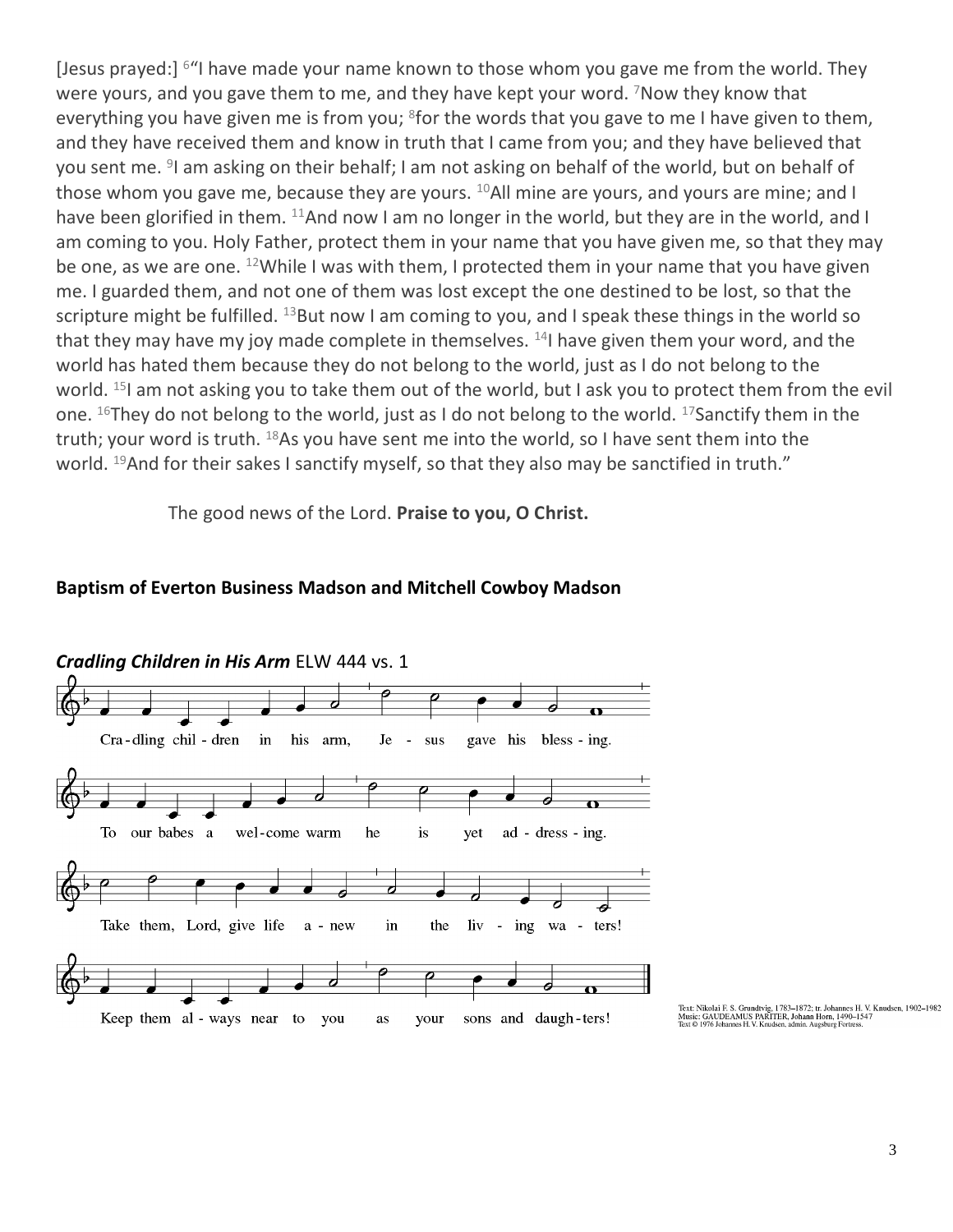**Apostles' Creed I believe in God, the Father almighty, creator of heaven and earth. I believe in Jesus Christ, God's only Son, our Lord, who was conceived by the Holy Spirit, born of the virgin Mary, suffered under Pontius Pilate, was crucified, died, and was buried; he descended to the dead.\* On the third day he rose again; he ascended into heaven, he is seated at the right hand of the Father, and he will come to judge the living and the dead. I believe in the Holy Spirit, the holy catholic church, the communion of saints, the forgiveness of sins, the resurrection of the body, and the life everlasting. Amen.**

Let us welcome the newly baptized.

**We welcome you into the body of Christ and into the mission we share: Join us in giving thanks and praise to God And bearing God's creative and redeeming word to all the world.**

**Children's sermon**

#### **Sermon**



# **Hymn of the Day** *I Come with Joy* **ELW 482 vs. 1,3,&5**

Text: Brian A. Wren, b. 1936<br>Music: DOVE OF PEACE, W. Walker, *Southern Harmon*y, 1835<br>Text © 1971, rev. 1995 Hope Publishing Company, Carol Stream, IL 60188.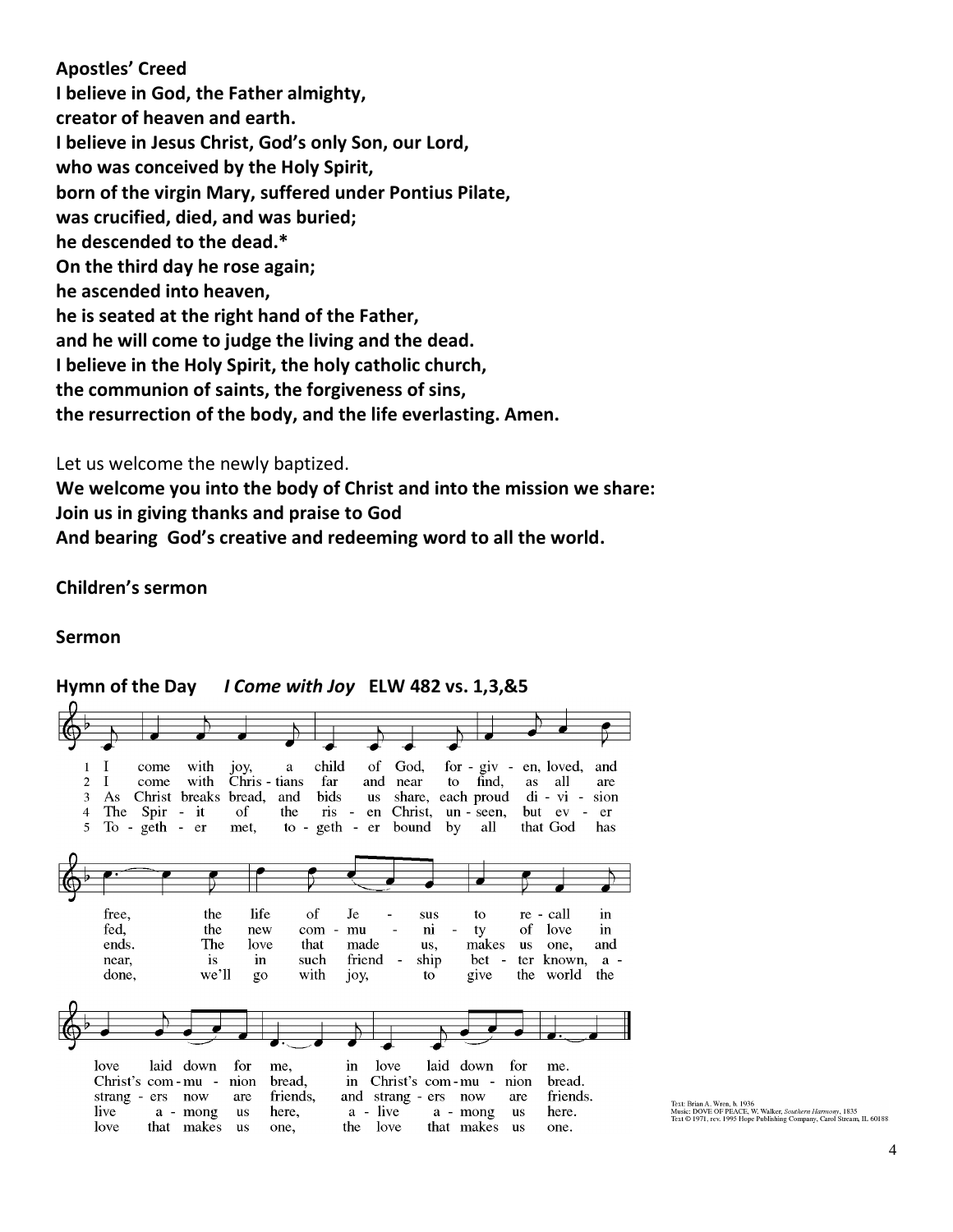#### **Prayers of Intercession**

Alive in the risen Christ by the power of the Holy Spirit, we bring our prayers before God who promises to hear us and answer in steadfast love.

> Hear us, O God. **Your mercy is great.**

In the hope of new life in Christ, we raise our prayers to you, trusting in your never-ending goodness and mercy; through Jesus Christ our Lord. **Amen.**

#### **Peace**

The peace of Christ be with you always. **And also with you.**

#### **Offering Message**

**Children's Song** *I'm Going on a Journey* **ELW 446**

- **1 I'm going on a journey, and I'm starting today. My head is wet, and I'm on my way. Christ's mark is on me; it's on you, too; it says he loves me, and he loves you, too!**
- **2 I'm becoming this day a saint of God. It really doesn't matter what roads I trod. Wherever I go, God's been there, too. God's love has touched me and will carry me through.**

# **Offering Prayer**

God of love, you call us beloved children and welcome us to your table. Receive our lives and the gifts we offer. Abide with us and send us in service to a suffering world; for the sake of your beloved Child, Jesus Christ. **Amen.**

#### **Lord's Prayer**

**Our Father, who art in heaven, hallowed be thy name, thy kingdom come, thy will be done, on earth as it is in heaven. Give us this day our daily bread; and forgive us our trespasses, as we forgive those who trespass against us; and lead us not into temptation, but deliver us from evil. For thine is the kingdom, and the power, and the glory,**

**forever and ever. Amen.**